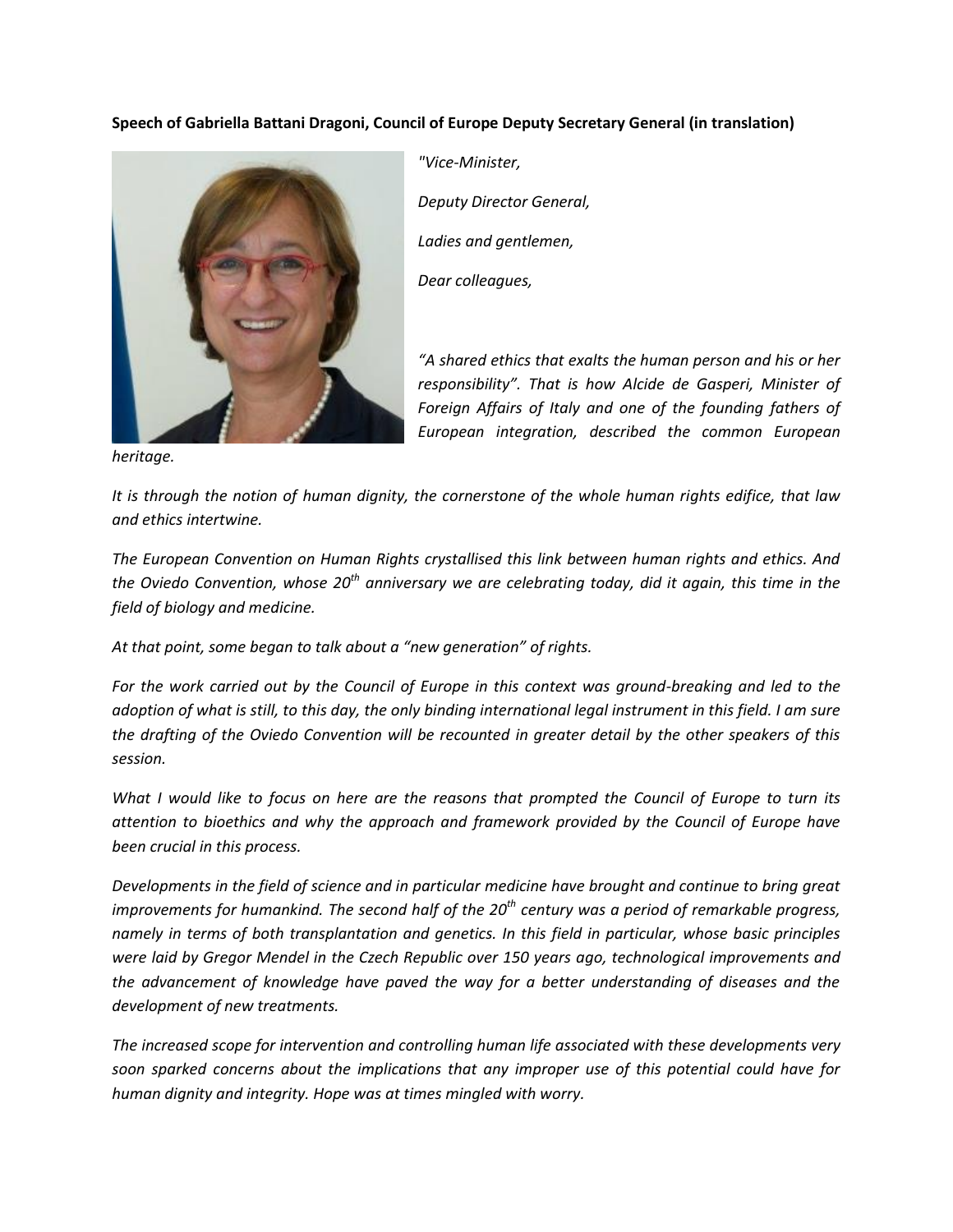*Gradually, a collective awareness emerged of the need to prevent any such abuses and to use these advances solely for the benefit of present and future generations.*

*As stated in the preamble to the Convention, "progress, human benefit and protection can be reconciled as a result of an international instrument devised by the Council of Europe in line with its vocation."*

*Developments in the fields of biology and medicine, indeed, raise key issues concerning both individuals*  and our societies as a whole. These issues involve common basic principles – the core principle of human *dignity, but also protection of autonomy, protection of the integrity of the human body, and the principle of justice. The case for an overarching approach becomes evident in this context.* 

*It was the concern to protect these fundamental principles that guided the drafting of the Oviedo Convention – a process that produced a set of principles which have become the common European legal heritage in the biomedical field.*

*A legal instrument that does not provide answers to all ethical issues – that is not its intention.*

*A Convention whose content does not constitute the lowest common denominator either.*

*But a framework convention, forming a bedrock of principles that reflect shared human rights values, and on which states can draw. Principles that are open to scientific progress and recognise their importance, but whose aim is to counter possible abuses.*

*This Convention is the culmination of a complex process involving highly sensitive issues. A process which would not have succeeded without constructive co-operation between all the relevant bodies and stakeholders. Co-operation whose success was notably underlined by the Parliamentary Assembly, which guided and supported this process, in its opinion on the final draft.*

*Praising this process, the Parliamentary Assembly rapporteur (Mr Palacios) spoke of "the calm, but positive way in which disagreements have been expressed", and indeed the importance of remaining calm and positive when dealing with such sensitive issues cannot be overstated.* 

*The aim of protecting fundamental values and progress, and the emphasis which the Council of Europe places on dialogue, were crucial here. And remain so today.*

*20 years on, this Convention has become a benchmark not only within Europe but also worldwide. The high-level seminar on international case-law in bioethics, held in December 2016, confirmed this. The reference to the Convention in the UNESCO Declaration on Bioethics and Human Rights and the provisions of the EU Charter of Fundamental Rights are a further testament to its importance.*

*This is a cause for celebration, as are the advances in biomedicine and the improvements in human health that we have seen over the past 20 years.*

*Given the extremely rapid – sometimes dizzying – speed with which science and technology and their potential applications for human beings are developing, however, the concerns which informed the drafting of the convention 20 years ago are still highly relevant today.*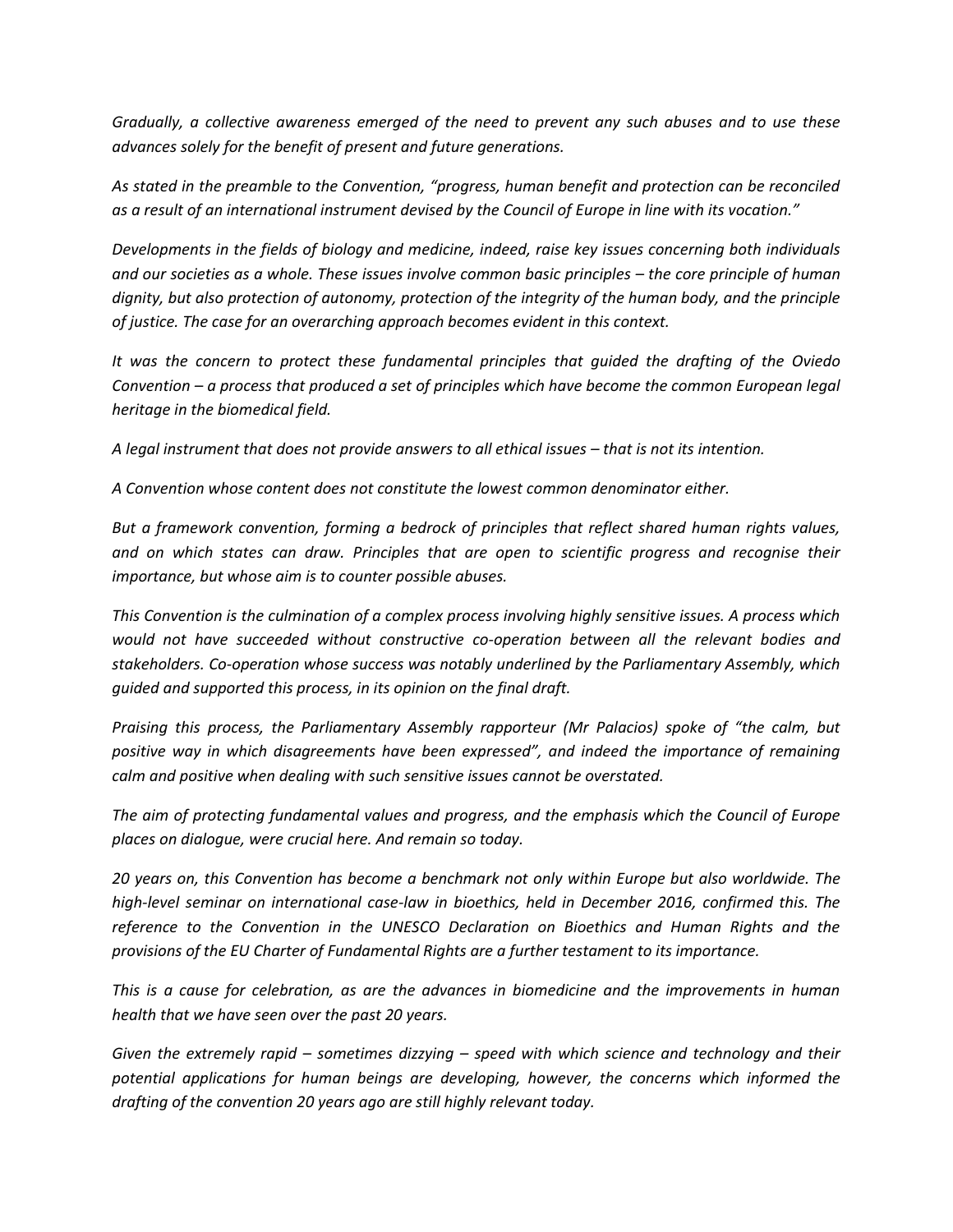*Today's celebrations are also an occasion to remind ourselves of the need for constant vigilance in relation to any development that could pose a threat to fundamental human rights.*

*It sometimes seems as though old certainties are crumbling; traditional boundaries are becoming blurred; the driving forces and key players are changing.*

*Developments in science and technology can be seen as a continuum yet one wonders whether perhaps we have now reached a new, unusually critical stage, given the possibilities for controlling or even modifying human life that their potential applications afford.*

*The time has come for debate, one that concerns all citizens.*

*As pointed out in Article 28 of the Convention, "Parties to this Convention shall see to it that the fundamental questions raised by the developments of biology and medicine are the subject of appropriate public discussion in the light, in particular, of relevant medical, social, economic, ethical and legal implications."*

*Ethics committees can play a key role here. The fact that representatives from several of these national committees as well as ethics bodies at European and international level are present here today seems to me to be very important in this context.*

*Providing courses on ethics, not only for the professionals concerned but also for teachers and the public at large, likewise helps to raise much-needed awareness of these issues.*

*The Council of Europe is doing its bit here. The development of a course on the basic principles of bioethics for legal and health care professionals, under the HELP programme, meets this requirement.*

*Ladies and gentlemen,*

*The issues that you are going to be discussing today are central to the Council of Europe's remit. Since the 1980s, it has maintained constant vigilance in this area. Through its mission, but also by promoting dialogue and discussion, it has paved the way for the adoption of the Oviedo Convention, which brings us here today.*

*The Czech Republic's decision to make this conference one of the priorities of its Chairmanship of the Committee of Ministers of the Council of Europe shows the relevance and importance of our Organisation's work in this area. And I would like to thank the Czech Republic for that and for its decision to sign, at this conference, the Additional Protocol to the Oviedo Convention concerning genetic testing for health purposes. We can only hope that signature is swiftly followed by ratification, so that the Protocol can enter into force. A fitting symbol for the country which gave us Gregor Mendel!*

*More than ever, the basic principles laid down in this Convention and the kind of dialogue cherished by the Council of Europe are essential in order to address the new human rights challenges raised by science and technology.*